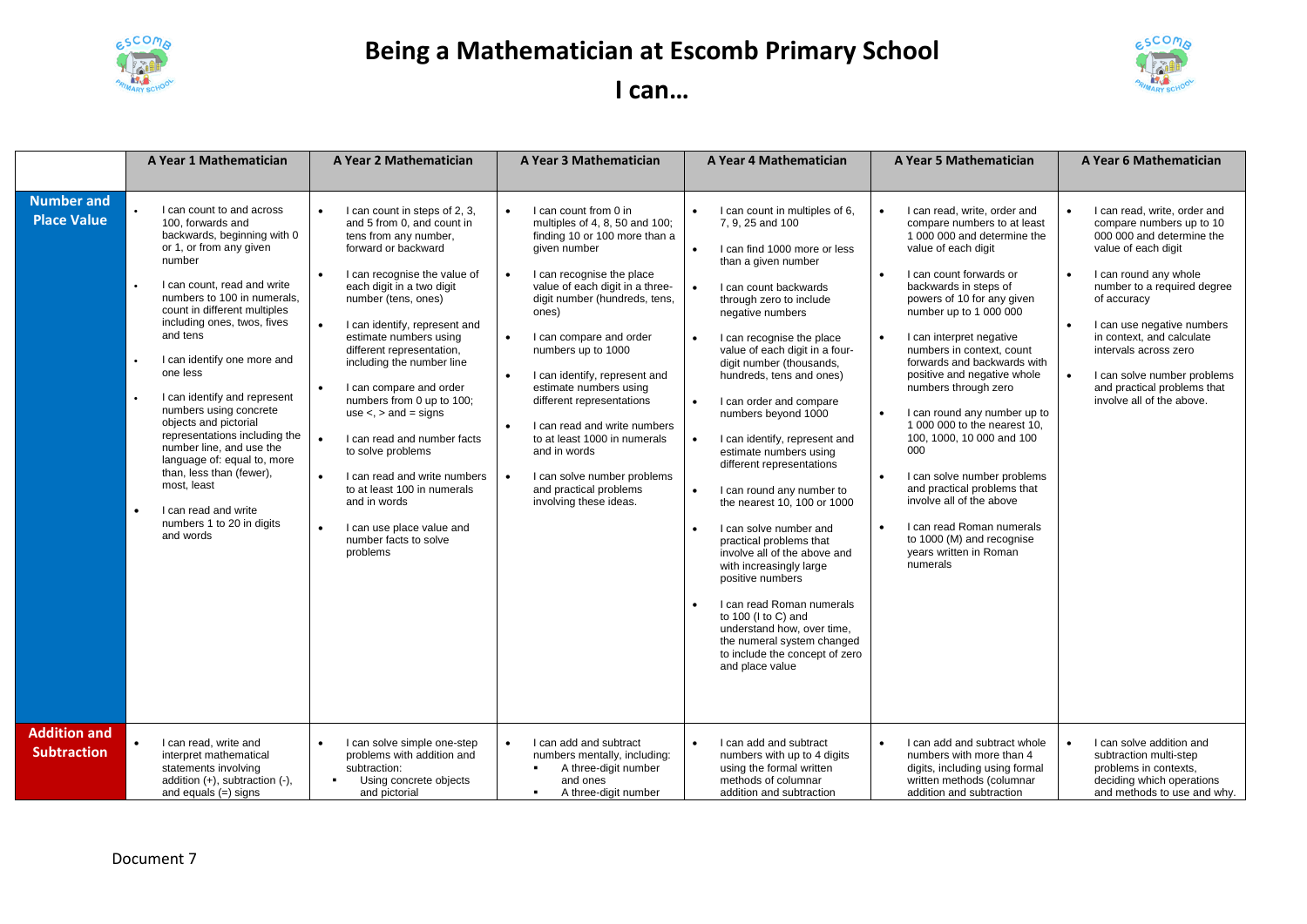|                                       | I can represent and use<br>number bonds and related<br>subtraction facts within 20<br>I can add and subtract one-<br>$\bullet$<br>digit and two-digit numbers<br>to 20, including zero<br>I can solve one-step<br>$\bullet$<br>problems that involve<br>addition and subtraction,<br>using concrete objects and<br>pictorial representations,<br>and missing number<br>problems such as $7 = 9$ . | representations, including<br>those involving numbers,<br>quantities and measures<br>$\bullet$<br>Applying their increasing<br>knowledge of mental and<br>written methods<br>I can recall and use addition<br>$\bullet$<br>and subtraction facts to 20<br>fluently, and derive and use<br>related facts up to 100<br>I can add and subtract<br>$\bullet$<br>numbers using concrete<br>objects, pictorial<br>representations, and<br>mentally, including:<br>A two-digit number and<br>٠<br>ones<br>A two-digit number and<br>٠<br>tens<br>Two two-digit numbers<br>×<br>Adding three one-digit<br>numbers<br>I can show that addition of<br>$\bullet$<br>two numbers can be done in<br>any order (commutative) and<br>subtraction of one number<br>from another cannot<br>I can recognise and use the<br>$\bullet$<br>inverse relationship between<br>addition and subtraction and<br>use this to check calculations<br>and missing number<br>problems | and tens<br>A three-digit number<br>٠<br>and hundreds<br>I can add and subtract<br>$\bullet$<br>numbers with up to three<br>digits, using the efficient<br>written methods of columnar<br>addition and subtraction<br>I can estimate the answer to<br>$\bullet$<br>a calculation and use inverse<br>operations to check answers<br>I can solve problems,<br>including missing number<br>problems, using number<br>facts, place value, and more<br>complex addition and<br>subtraction.                                                                                       | $\bullet$              | where appropriate<br>I can estimate and use<br>inverse operations to check<br>answers to a calculation<br>I can solve addition and<br>subtraction two-step<br>problems in contexts,<br>deciding which operations<br>and methods to use and why.                                                                                                                                                                                                                                                     | $\bullet$<br>$\bullet$                           | I can add and subtract<br>numbers mentally with<br>increasingly large numbers<br>I can use rounding to check<br>answers to calculations and<br>determine, in the context of a<br>problem, levels of accuracy<br>I can solve addition and<br>subtraction multi-step<br>problems in contexts,<br>deciding which operations<br>and methods to use and why                                                                                                                                                                  |                                     |                                                                                                                                                                                                                                                                                                                                                                                                                                                                                                                                                                                          |
|---------------------------------------|---------------------------------------------------------------------------------------------------------------------------------------------------------------------------------------------------------------------------------------------------------------------------------------------------------------------------------------------------------------------------------------------------|--------------------------------------------------------------------------------------------------------------------------------------------------------------------------------------------------------------------------------------------------------------------------------------------------------------------------------------------------------------------------------------------------------------------------------------------------------------------------------------------------------------------------------------------------------------------------------------------------------------------------------------------------------------------------------------------------------------------------------------------------------------------------------------------------------------------------------------------------------------------------------------------------------------------------------------------------------|------------------------------------------------------------------------------------------------------------------------------------------------------------------------------------------------------------------------------------------------------------------------------------------------------------------------------------------------------------------------------------------------------------------------------------------------------------------------------------------------------------------------------------------------------------------------------|------------------------|-----------------------------------------------------------------------------------------------------------------------------------------------------------------------------------------------------------------------------------------------------------------------------------------------------------------------------------------------------------------------------------------------------------------------------------------------------------------------------------------------------|--------------------------------------------------|-------------------------------------------------------------------------------------------------------------------------------------------------------------------------------------------------------------------------------------------------------------------------------------------------------------------------------------------------------------------------------------------------------------------------------------------------------------------------------------------------------------------------|-------------------------------------|------------------------------------------------------------------------------------------------------------------------------------------------------------------------------------------------------------------------------------------------------------------------------------------------------------------------------------------------------------------------------------------------------------------------------------------------------------------------------------------------------------------------------------------------------------------------------------------|
| <b>Multiplication</b><br>and Division | I can solve simple one step<br>$\bullet$<br>problems involving<br>multiplication and division,<br>calculating the answer using<br>concrete objects, pictorial<br>representations and arrays<br>with the support of the<br>teacher.                                                                                                                                                                | I can recall and use<br>$\bullet$<br>multiplication and division<br>facts for the 2, 5 and 10<br>multiplication tables,<br>including recognising odd<br>and even numbers<br>I can calculate mathematical<br>$\bullet$<br>statements for multiplication<br>and division within the<br>multiplication tables and write<br>them using the multiplication<br>$(x)$ , division $\left(\div\right)$ and equals<br>$(=)$ signs<br>I can show that<br>$\bullet$<br>multiplications of two<br>numbers can be done in any<br>order (commutative and<br>division of one number by<br>another cannot                                                                                                                                                                                                                                                                                                                                                               | I can recall and use<br>multiplication and division<br>facts for the 3, 4 and 8<br>multiplication tables<br>I can write and calculate<br>mathematical statements for<br>multiplication and division<br>using the multiplication tables<br>that they know, including<br>two-digit numbers times one-<br>digit numbers, using mental<br>and progressing to efficient<br>written methods<br>I can solve problems,<br>including missing number<br>problems, involving<br>multiplication and division,<br>including integer scaling<br>problems and<br>correspondence problems in | $\bullet$<br>$\bullet$ | I can recall multiplication and<br>division facts for<br>multiplication tables up to 12<br>x 12<br>I can use place value, known<br>and derived facts to multiply<br>and divide mentally,<br>including: multiplying by 0<br>and 1; dividing by 1;<br>multiplying together three<br>numbers<br>I can recognise and use<br>factor pairs and<br>commutatively in mental<br>calculations<br>I can multiply two-digit and<br>three-digit numbers by a one-<br>digit number using formal<br>written layout | $\bullet$<br>$\bullet$<br>$\bullet$<br>$\bullet$ | I can identify multiples and<br>factors, including finding all<br>factor pairs of a number, and<br>common factors of two<br>numbers.<br>I can use the vocabulary of<br>prime numbers, prime factors<br>and composite (non-prime)<br>numbers<br>I can establish whether a<br>number up to 100 is prime<br>and recall prime numbers up<br>to 19<br>I can multiply numbers up to<br>4 digits by a one- or two-digit<br>number using a formal<br>written method, including<br>long multiplication for two-<br>digit numbers | $\bullet$<br>$\bullet$<br>$\bullet$ | I can multiply multi-digit<br>numbers up to 4 digits by a<br>two-digit whole number using<br>the efficient written method<br>of long multiplication<br>I can divide numbers up to 4<br>digits by a two-digit whole<br>number using the formal<br>written method of long<br>division, and interpret<br>remainders as whole number<br>remainders, fractions, or by<br>rounding, as appropriate for<br>the context<br>I can divide numbers up to 4<br>digits by a two-digit number<br>using the formal written<br>method of short division<br>where appropriate,<br>interpreting remainders |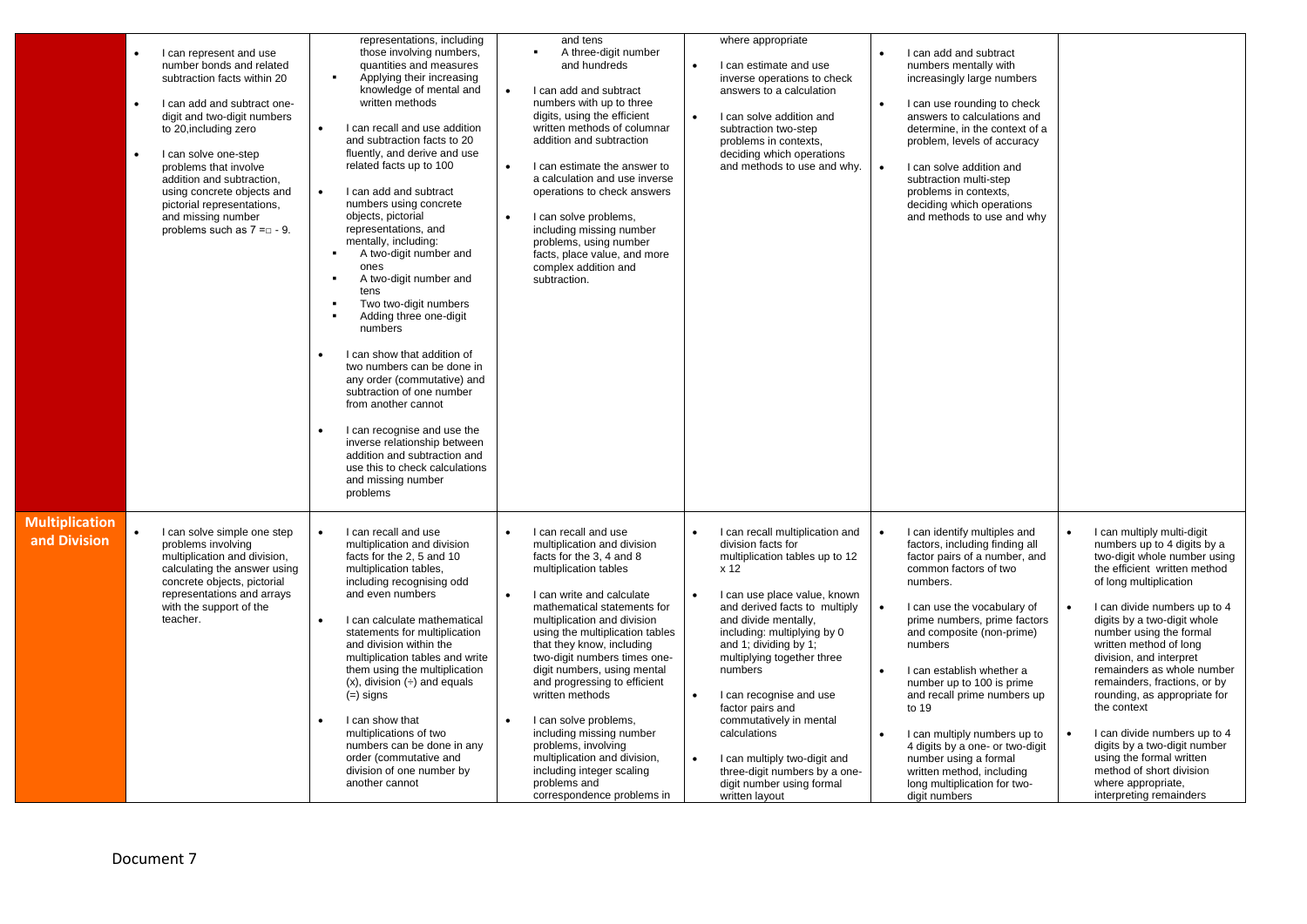|                                                                |                                                                                                                                                                                                                           | I can solve one-step<br>problems involving<br>multiplication and division,<br>using materials arrays,<br>repeated addition, mental<br>methods, and multiplication<br>and division facts, including<br>problems in contexts.                                                                            | which n objects are<br>connected to m objects.                                                                                                                                                                                                                                                                                                                                                | I can solve problems<br>involving multiplying and<br>adding, including using the<br>distributive law to multiply<br>two digit numbers by one<br>digit, integer scaling<br>problems and harder<br>correspondence problems<br>such as which n objects are<br>connected to m objects.                                                                                    | I can multiply and divide<br>numbers mentally drawing<br>upon known facts<br>I can divide numbers up to 4<br>$\bullet$<br>digits by a one-digit number<br>using the formal written<br>method of short division and<br>interpret remainders<br>appropriately for the context<br>I can multiply and divide<br>whole numbers and those<br>involving decimals by 10, 100<br>and 1000<br>I can recognise and use<br>square numbers and cube<br>numbers, and the notation for<br>squared $(2)$ and cubed $(3)$<br>I can solve problems<br>involving multiplication and<br>division including using their<br>knowledge of factors and<br>multiples, squares and cubes<br>I can solve problems<br>involving addition,<br>subtraction, multiplication<br>and division and a<br>combination of these,<br>including understanding the<br>meaning of the equals sign<br>I can solve problems<br>involving multiplication and<br>division, including scaling by<br>simple fractions and<br>problems involving simple<br>rates | according to context<br>I can perform mental<br>calculations, including with<br>mixed operations and large<br>numbers<br>I can identify common<br>$\bullet$<br>factors, common multiples<br>and prime numbers<br>I can use their knowledge of<br>the order of operations to<br>carry out calculations<br>involving the four operations<br>I can use knowledge of the<br>order of operations to carry<br>out calculations involving the<br>four operations<br>I can solve problems<br>involving addition,<br>subtraction, multiplication<br>and division<br>I can use estimation to check<br>$\bullet$<br>answers to calculations and<br>determine, in the context of a<br>problem, levels of accuracy |
|----------------------------------------------------------------|---------------------------------------------------------------------------------------------------------------------------------------------------------------------------------------------------------------------------|--------------------------------------------------------------------------------------------------------------------------------------------------------------------------------------------------------------------------------------------------------------------------------------------------------|-----------------------------------------------------------------------------------------------------------------------------------------------------------------------------------------------------------------------------------------------------------------------------------------------------------------------------------------------------------------------------------------------|-----------------------------------------------------------------------------------------------------------------------------------------------------------------------------------------------------------------------------------------------------------------------------------------------------------------------------------------------------------------------|------------------------------------------------------------------------------------------------------------------------------------------------------------------------------------------------------------------------------------------------------------------------------------------------------------------------------------------------------------------------------------------------------------------------------------------------------------------------------------------------------------------------------------------------------------------------------------------------------------------------------------------------------------------------------------------------------------------------------------------------------------------------------------------------------------------------------------------------------------------------------------------------------------------------------------------------------------------------------------------------------------------|-------------------------------------------------------------------------------------------------------------------------------------------------------------------------------------------------------------------------------------------------------------------------------------------------------------------------------------------------------------------------------------------------------------------------------------------------------------------------------------------------------------------------------------------------------------------------------------------------------------------------------------------------------------------------------------------------------|
| <b>Fractions</b><br>(including<br>decimals and<br>percentages) | I can recognise, find and<br>name a half as one of two<br>equal parts of an object,<br>shape or quantity<br>I can recognise, find and<br>name a quarter as one of<br>four equal parts of an object,<br>shape or quantity. | I can recognise, find name<br>$\bullet$<br>and write fractions 1/3, 1/4,<br>$2/4$ , and $\frac{3}{4}$ of a length,<br>shape, set of objects or<br>quantity<br>I can write simple fractions<br>$\bullet$<br>e.g. $\frac{1}{2}$ of 6 = 3 and recognise<br>the equivalent of two<br>quarters and one half | I can count up and down in<br>tenths; recognise that tenths<br>arise from dividing an object<br>into 10 equal parts and in<br>dividing one-digit numbers or<br>quantities by 10<br>I can recognise, find and<br>write fractions of a discrete<br>set of objects; unit fractions<br>and non-unit fractions with<br>small denominators<br>I can recognise and use<br>fractions as numbers; unit | I can recognise and show,<br>using diagrams, families of<br>common equivalent fractions<br>I can count up and down in<br>hundredths; recognise that<br>hundredths arise when<br>dividing an object by a<br>hundred and dividing tenths<br>by ten<br>I can solve problems<br>involving increasingly harder<br>fractions to calculate<br>quantities, including non-unit | I can compare and order<br>fractions whose<br>denominators are all<br>multiples of the same<br>number<br>I can identify, name and write<br>$\bullet$<br>equivalent fractions of a<br>given fraction, represented<br>visually, including tenths and<br>hundredths<br>I can recognise mixed<br>numbers and improper<br>fractions and convert from                                                                                                                                                                                                                                                                                                                                                                                                                                                                                                                                                                                                                                                                  | I can use common factors to<br>simplify fractions; use<br>common multiples to express<br>fractions in the same<br>denomination<br>I can compare and order<br>$\bullet$<br>fractions including fractions<br>>1<br>I can add and subtract<br>fractions with different<br>denominators and mixed<br>numbers, using the concept<br>of equivalent fractions                                                                                                                                                                                                                                                                                                                                                |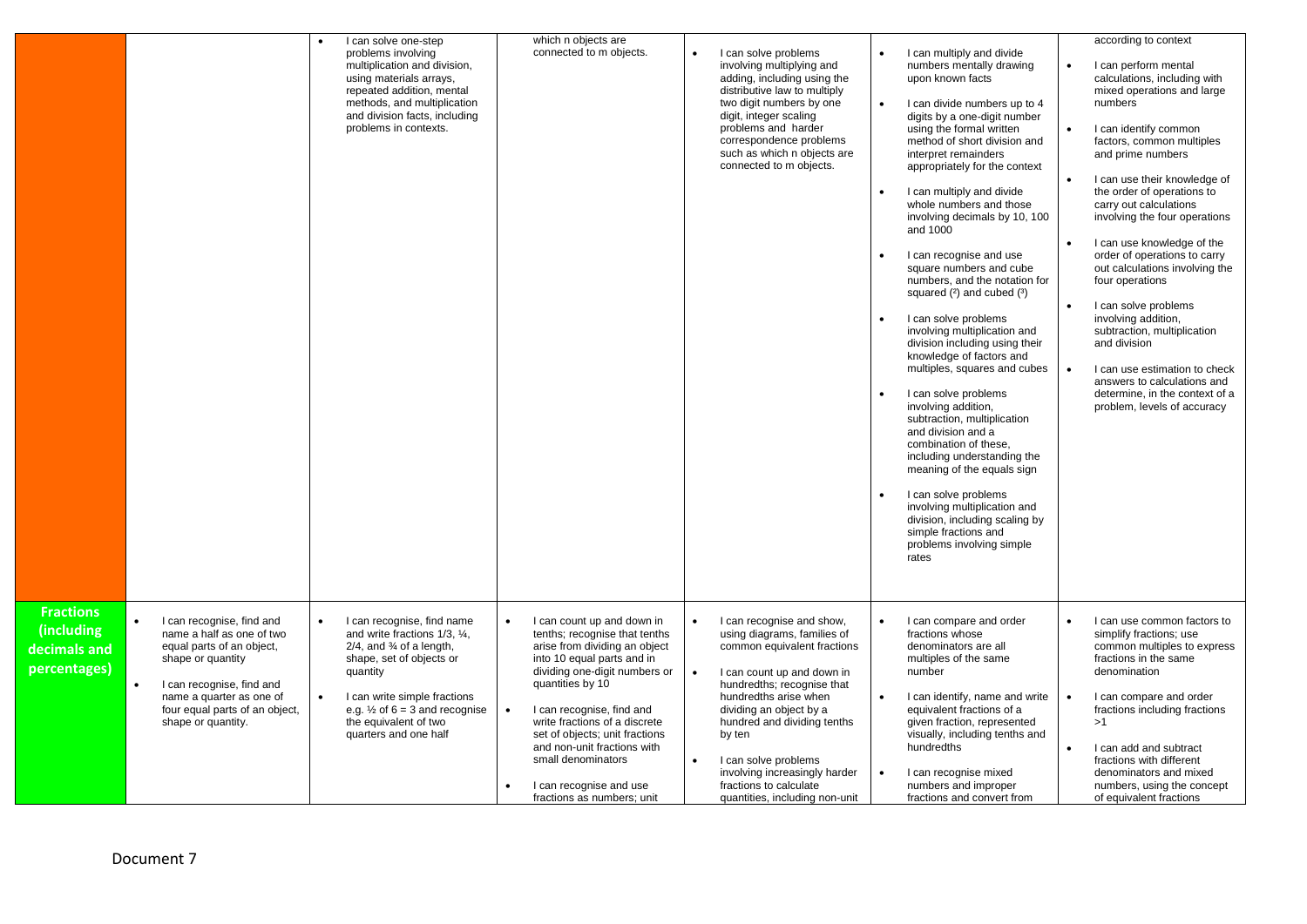|                    |                                                                                     |                                                                                            | denominators<br>denominators<br>$\bullet$<br>denominator | fractions and non-unit<br>fractions with small<br>I can recognise and show,<br>using diagrams, equivalent<br>fractions with small<br>I can add and subtract<br>fractions with the same<br>denominator within one<br>whole (e.g. $5/7 + 1/7 = 6/7$ )<br>I can compare and order unit<br>fractions with the same<br>I can solve problems that<br>involve all of the above | $\bullet$<br>$\bullet$ | fractions where the answer is<br>a whole number<br>I can add and subtract<br>fractions with the same<br>denominator.<br>I can recognise and write<br>decimal equivalents of any<br>number of tenths or<br>hundredths<br>I can recognise and write<br>decimal equivalents to $\frac{1}{4}$ ; $\frac{1}{2}$ ;<br>$\frac{3}{4}$<br>I can find the effect of<br>dividing a one or two-digit<br>number by 10 and 100,<br>identifying the value of the<br>digits in the answer as ones,<br>tenths and hundredths<br>I can round decimals with<br>one decimal place to the<br>nearest whole number<br>I can compare numbers with<br>the same number of decimal<br>places up to two decimal<br>places<br>I can solve simple measures<br>and money problems<br>involving fractions and<br>decimals to two decimal<br>places | $\bullet$<br>$\bullet$<br>$\bullet$<br>$\bullet$<br>$\bullet$<br>$\bullet$<br>$\bullet$<br>$\bullet$ | one to the other and write<br>mathematical statements >1<br>as a mixed number (e.g. 2/5<br>$+4/5 = 6/5 = 11/5$<br>I can add and subtract<br>fractions with the same<br>denominator and<br>denominators that are<br>multiples of the same<br>number<br>I can multiply proper fractions<br>and mixed numbers by whole<br>numbers, supported by<br>materials and diagrams.<br>I can read and write decimal<br>numbers as fractions (e.g.<br>$0.71 = 71/100$<br>I can recognise and use<br>thousandths and relate them<br>to tenths, hundredths and<br>decimal equivalents<br>I can round decimals with<br>two decimal places to the<br>nearest whole number and to<br>one decimal place<br>I can read, write, order and<br>compare numbers with up to<br>three decimal places<br>I can solve problems<br>involving numbers up to<br>three decimal places<br>I can recognise the per cent<br>symbol (%) and understand<br>that per cent relates to<br>'number of parts per<br>hundred', and write<br>percentages as a fraction<br>with denominator 100, and<br>as a decimal<br>I can solve problems which<br>require knowing percentage<br>and decimal equivalents of<br>1/ <sub>2</sub> , 1/ <sub>4</sub> , 1/5, 2/5, 4/5 and those<br>fractions with a denominator<br>of a multiple of 10 or 25 | $\bullet$<br>$\bullet$ | I can multiply simple pairs of<br>proper fractions, writing the<br>answer in its simplest form<br>(e.g. $\frac{1}{4} \times \frac{1}{2} = 1/8$ )<br>I can divide proper fractions<br>by whole numbers (e.g. $1/3 \div$<br>$2 = 1/6$<br>I can associate a fraction<br>with division and calculate<br>decimal fraction equivalents<br>$(e.g. 0.375)$ for a simple<br>fraction (e.g. $3/8$ )<br>I can identify the value of<br>each digit in numbers given<br>to three decimal places and<br>multiply and divide numbers<br>by 10, 100 and 1000 giving<br>answers up to three decimal<br>places<br>I can multiply one-digit<br>numbers with up to two<br>decimal places by whole<br>numbers<br>I can use written division<br>methods in cases where the<br>answer has up to two<br>decimal places<br>I can solve problems which<br>require answers to be<br>rounded to specified degrees<br>of accuracy.<br>I can recall and use<br>equivalences between simple<br>fractions, decimals and<br>percentages, including in<br>different contexts |
|--------------------|-------------------------------------------------------------------------------------|--------------------------------------------------------------------------------------------|----------------------------------------------------------|-------------------------------------------------------------------------------------------------------------------------------------------------------------------------------------------------------------------------------------------------------------------------------------------------------------------------------------------------------------------------|------------------------|--------------------------------------------------------------------------------------------------------------------------------------------------------------------------------------------------------------------------------------------------------------------------------------------------------------------------------------------------------------------------------------------------------------------------------------------------------------------------------------------------------------------------------------------------------------------------------------------------------------------------------------------------------------------------------------------------------------------------------------------------------------------------------------------------------------------|------------------------------------------------------------------------------------------------------|-----------------------------------------------------------------------------------------------------------------------------------------------------------------------------------------------------------------------------------------------------------------------------------------------------------------------------------------------------------------------------------------------------------------------------------------------------------------------------------------------------------------------------------------------------------------------------------------------------------------------------------------------------------------------------------------------------------------------------------------------------------------------------------------------------------------------------------------------------------------------------------------------------------------------------------------------------------------------------------------------------------------------------------------------------------------------------------------------------------------------------------------------------------------------------------------------------------------------------------------------------------------------------------------------|------------------------|--------------------------------------------------------------------------------------------------------------------------------------------------------------------------------------------------------------------------------------------------------------------------------------------------------------------------------------------------------------------------------------------------------------------------------------------------------------------------------------------------------------------------------------------------------------------------------------------------------------------------------------------------------------------------------------------------------------------------------------------------------------------------------------------------------------------------------------------------------------------------------------------------------------------------------------------------------------------------------------------------------------------------------------------|
| <b>Measurement</b> | I can compare, describe and<br>solve practical problems for:<br>Lengths and heights | I can choose and use<br>$\bullet$<br>appropriate standard units to<br>estimate and measure |                                                          | I can measure, compare, add<br>and subtract: lengths<br>$(m/cm/mm)$ ; mass $(kg/g)$ ;                                                                                                                                                                                                                                                                                   |                        | I can convert between<br>different units of measure<br>(e.g. kilometre to metre; hour                                                                                                                                                                                                                                                                                                                                                                                                                                                                                                                                                                                                                                                                                                                              | $\bullet$                                                                                            | I can convert between<br>different units of measure<br>(e.g. kilometre and metre;                                                                                                                                                                                                                                                                                                                                                                                                                                                                                                                                                                                                                                                                                                                                                                                                                                                                                                                                                                                                                                                                                                                                                                                                             |                        | I can solve problems<br>involving the calculation and<br>conversion of units of                                                                                                                                                                                                                                                                                                                                                                                                                                                                                                                                                                                                                                                                                                                                                                                                                                                                                                                                                            |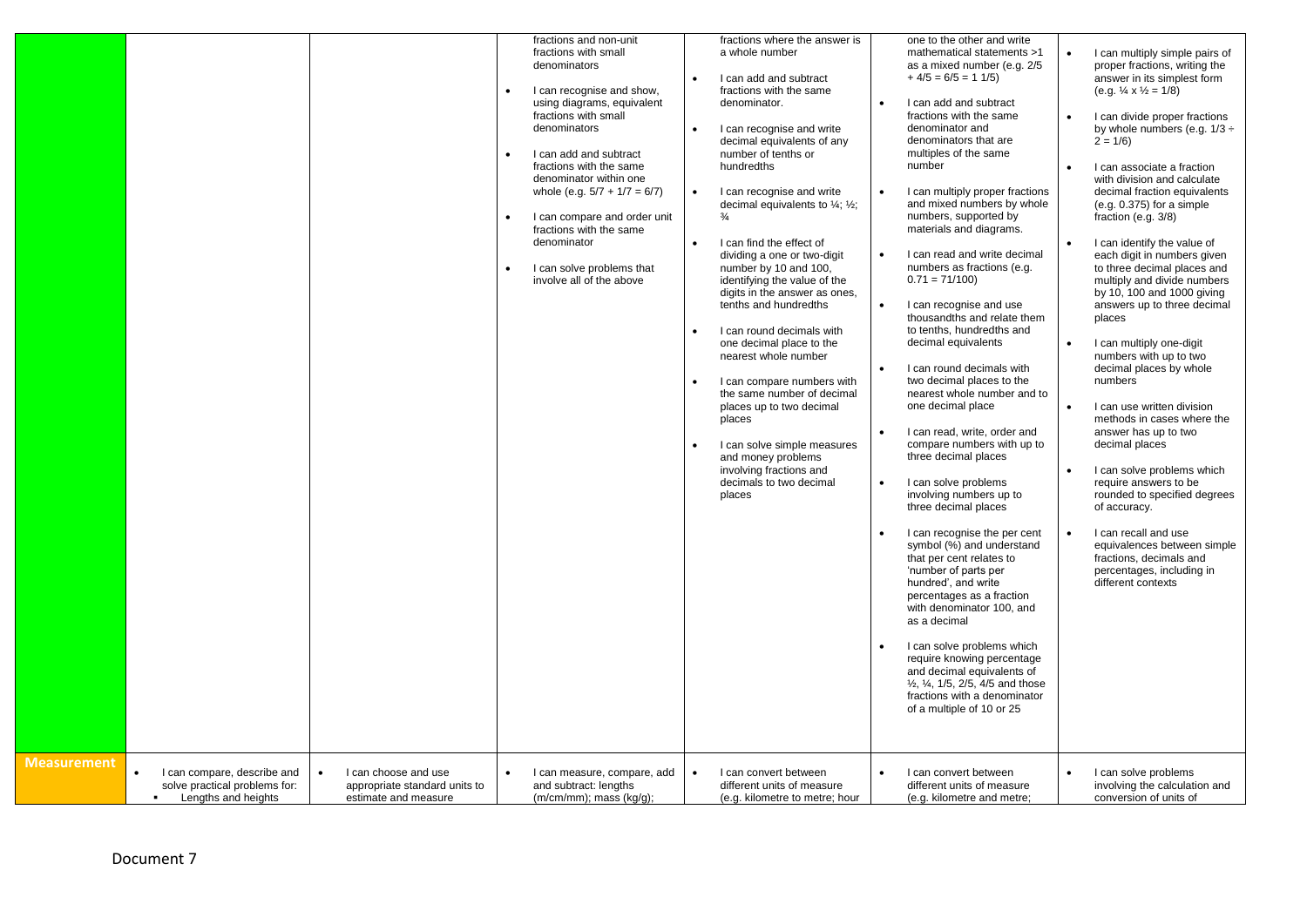|                                                   | $\bullet$<br>$\bullet$<br>$\bullet$ | (e.g. long/short,<br>longer/shorter, tall/short,<br>double/half)<br>Mass or weight (e.g.<br>$\blacksquare$<br>heavy/light, heavier<br>than, lighter than<br>Capacity/volume<br>٠<br>(full/empty, more<br>than/less than, quarter<br>Time (quicker, slower,<br>$\blacksquare$<br>earlier, later<br>I can measure and begin to<br>record the following:<br>Lengths and heights<br>Mass/weight<br>Capacity and volume<br>Time (hours, minutes,<br>٠<br>seconds)<br>I can recognise and know<br>the value of different<br>denominations of coins and<br>notes<br>I can sequence events in<br>chronological order using<br>language such as: before<br>and after, next, first, today,<br>yesterday, tomorrow,<br>morning, afternoon and<br>evening<br>I can recognise and use the<br>language relating to dates,<br>including days of the week,<br>weeks, months and years<br>I can tell the time to the hour<br>and half past the hour and<br>draw the hands on a clock<br>face to show these times. | $\bullet$<br>$\bullet$<br>$\bullet$<br>$\bullet$<br>$\bullet$<br>$\bullet$<br>$\bullet$<br>$\bullet$ | length/height in any direction<br>$(m/cm)$ ; mass $(kq/q)$ ;<br>temperature (°C); capacity<br>(litres/ml) to the nearest<br>appropriate unit, using rulers,<br>scales, thermometers and<br>measuring vessels<br>I can compare and order<br>lengths, mass,<br>volume/capacity and record<br>the results using $\lt$ , $>$ and $=$<br>I can read relevant scales to<br>the nearest numbered unit<br>I can recognise and use<br>symbols for pounds (£) and<br>pence (p); combine amounts<br>to make a particular value<br>I can find different<br>combinations of coins that<br>equal the same amounts of<br>money<br>I can solve simple problems<br>in a practical context<br>involving addition and<br>subtraction of money of the<br>same unit, including giving<br>change<br>I can compare and sequence<br>intervals of time<br>I can tell and write time to<br>five minutes, including<br>quarter past/to the hour and<br>draw the hands on a clock<br>face to show these times<br>I know the number of<br>minutes in an hour and the<br>number of hours in a day | $\bullet$ | volume/capacity (I/ml)<br>I can measure the perimeter<br>of simple 2-D shapes<br>I can add and subtract<br>amounts of money giving<br>change, using both £ and p<br>in practical contexts<br>I can tell and write the time<br>from an analogue clock,<br>including using Roman<br>numerals from 1 to X11, and<br>12 hour and 24 hour clocks<br>I can estimate and read time<br>to the nearest minute; record<br>and compare time in terms of<br>seconds, minutes, hours and<br>o'clock; use vocabulary such<br>as am/pm, morning,<br>afternoon, noon and midnight<br>I know the number of<br>seconds in a minute and the<br>number of days in each<br>month, year and leap year<br>I can compare durations of<br>events, for example to<br>calculate the time taken by<br>particular events or tasks. | $\bullet$ | to minute)<br>I can measure and calculate<br>the perimeter of a rectilinear<br>figure (including squares) in<br>centimetres and metres<br>I can find the area of<br>rectilinear shapes by<br>counting<br>I can estimate, compare and<br>calculate different measures,<br>including money in pounds<br>and pence<br>I can read, write and convert<br>time between analogue and<br>digital 12 and 24-hour clocks<br>I can solve problems<br>involving converting from<br>hours to minutes; minutes to<br>seconds; years to months;<br>weeks to days | $\bullet$<br>$\bullet$<br>$\bullet$ | centimetre and metre;<br>centimetre and millimetre;<br>gram and kilogram; litre and<br>millilitre)<br>I can use approximate<br>equivalences between metric<br>units and common imperial<br>units such as inches, pounds<br>and pints<br>I can measure and calculate<br>the perimeter of composite<br>rectilinear shapes in<br>centimetres and metres<br>I can calculate and compare<br>the area of rectangles<br>(including squares) and<br>including using standard<br>units, square centimetres<br>(cm <sup>2</sup> ) and square metres (m <sup>2</sup> )<br>and estimate the area of<br>irregular shapes<br>I can estimate volume (e.g.<br>using 1 cm <sup>3</sup> blocks to build<br>cuboids (including cubes))<br>and capacity (e.g. using<br>water)<br>I can solve problems<br>involving converting between<br>units of time<br>I can use all four operations<br>to solve problems involving<br>measure (for example,<br>length, mass, volume,<br>money) using decimal<br>notation, including scaling | $\bullet$<br>$\bullet$<br>$\bullet$<br>$\bullet$<br>$\bullet$<br>$\bullet$<br>$\bullet$ | measure, using decimal<br>notation up to three decimal<br>places where appropriate<br>I can use, read, write and<br>convert between standard<br>units, converting<br>measurements of length,<br>mass, volume and time from<br>a smaller unit of measure to<br>a larger unit, and vice versa,<br>using decimal notation to<br>three decimal places<br>I can convert between miles<br>and kilometre<br>I can recognise that shapes<br>with the same areas can<br>have different perimeters and<br>vice versa<br>I can recognise when it is<br>possible to use formulae for<br>area and volume of shapes<br>I can calculate the area of<br>parallelograms and triangles<br>I can recognise when it is<br>necessary to use the<br>formulae for area and volume<br>of shapes<br>I can calculate, estimate and<br>compare volume of cubes<br>and cuboids using standard<br>units, including cubic<br>centimetres (cm <sup>3</sup> ) and cubic<br>metres (m <sup>3</sup> ) and extending to<br>other units (e.g. mm <sup>3</sup> and<br>$km3$ ). |
|---------------------------------------------------|-------------------------------------|--------------------------------------------------------------------------------------------------------------------------------------------------------------------------------------------------------------------------------------------------------------------------------------------------------------------------------------------------------------------------------------------------------------------------------------------------------------------------------------------------------------------------------------------------------------------------------------------------------------------------------------------------------------------------------------------------------------------------------------------------------------------------------------------------------------------------------------------------------------------------------------------------------------------------------------------------------------------------------------------------|------------------------------------------------------------------------------------------------------|---------------------------------------------------------------------------------------------------------------------------------------------------------------------------------------------------------------------------------------------------------------------------------------------------------------------------------------------------------------------------------------------------------------------------------------------------------------------------------------------------------------------------------------------------------------------------------------------------------------------------------------------------------------------------------------------------------------------------------------------------------------------------------------------------------------------------------------------------------------------------------------------------------------------------------------------------------------------------------------------------------------------------------------------------------------------|-----------|-------------------------------------------------------------------------------------------------------------------------------------------------------------------------------------------------------------------------------------------------------------------------------------------------------------------------------------------------------------------------------------------------------------------------------------------------------------------------------------------------------------------------------------------------------------------------------------------------------------------------------------------------------------------------------------------------------------------------------------------------------------------------------------------------------|-----------|---------------------------------------------------------------------------------------------------------------------------------------------------------------------------------------------------------------------------------------------------------------------------------------------------------------------------------------------------------------------------------------------------------------------------------------------------------------------------------------------------------------------------------------------------|-------------------------------------|-------------------------------------------------------------------------------------------------------------------------------------------------------------------------------------------------------------------------------------------------------------------------------------------------------------------------------------------------------------------------------------------------------------------------------------------------------------------------------------------------------------------------------------------------------------------------------------------------------------------------------------------------------------------------------------------------------------------------------------------------------------------------------------------------------------------------------------------------------------------------------------------------------------------------------------------------------------------------------------------------------------|-----------------------------------------------------------------------------------------|-------------------------------------------------------------------------------------------------------------------------------------------------------------------------------------------------------------------------------------------------------------------------------------------------------------------------------------------------------------------------------------------------------------------------------------------------------------------------------------------------------------------------------------------------------------------------------------------------------------------------------------------------------------------------------------------------------------------------------------------------------------------------------------------------------------------------------------------------------------------------------------------------------------------------------------------------------------------------------------------------------------------------------------------|
| Geometry-<br><b>Properties of</b><br><b>Shape</b> |                                     | I can recognise and name<br>common 2-D and 3-D<br>shapes, including:<br>2-D shapes (e.g.<br>rectangles (including<br>squares), circles and<br>triangles)<br>3-D shapes (e.g.<br>$\blacksquare$<br>cuboids (including<br>cubes), pyramids and<br>spheres)                                                                                                                                                                                                                                                                                                                                                                                                                                                                                                                                                                                                                                                                                                                                         | $\bullet$<br>$\bullet$<br>$\bullet$                                                                  | I can identify and describe<br>the properties of 2-D shapes,<br>including the number of sides<br>and symmetry in a vertical<br>line<br>I can identify and describe<br>the properties of 3-D shapes,<br>including the number of<br>edges, vertices and faces<br>I can identify 2-D shapes on<br>the surface of 3-D shapes,<br>for example a circle on a<br>cylinder and a triangle on a                                                                                                                                                                                                                                                                                                                                                                                                                                                                                                                                                                                                                                                                              |           | I can draw 2-D shapes and<br>make 3-D shapes using<br>modelling materials;<br>recognise 3-D shapes in<br>different orientations; and<br>describe them with<br>increasing accuracy<br>I can recognise angles as a<br>property of shape and<br>associate angles with turning<br>I can identify right angles,<br>recognise that two right<br>angles make a half-turn.                                                                                                                                                                                                                                                                                                                                                                                                                                    |           | I can compare and classify<br>geometric shapes, including<br>quadrilaterals and triangles,<br>based on their properties and<br>sizes<br>I can identify acute and<br>obtuse angles and compare<br>and order angles up to two<br>right angles by size<br>I can identify lines of<br>symmetry in 2-D shapes<br>presented in different<br>orientations                                                                                                                                                                                                | $\bullet$                           | I can identify 3-D shapes,<br>including cubes and cuboids,<br>from 2-D representations<br>I know angles are measured<br>in degrees; estimate and<br>compare acute, obtuse and<br>reflex angles<br>I can draw given angles,<br>measuring them in degrees<br>$(^\circ)$<br>I can identify                                                                                                                                                                                                                                                                                                                                                                                                                                                                                                                                                                                                                                                                                                                     | $\bullet$<br>$\bullet$                                                                  | I can draw 2D shapes using<br>given dimensions and angles<br>I can recognise, describe<br>and build simple 3-D shapes,<br>including making nets<br>I can compare and classify<br>geometric shapes based on<br>their properties and sizes<br>and find unknown angles in<br>any triangles, quadrilaterals<br>and regular polygons<br>I can illustrate and name                                                                                                                                                                                                                                                                                                                                                                                                                                                                                                                                                                                                                                                                              |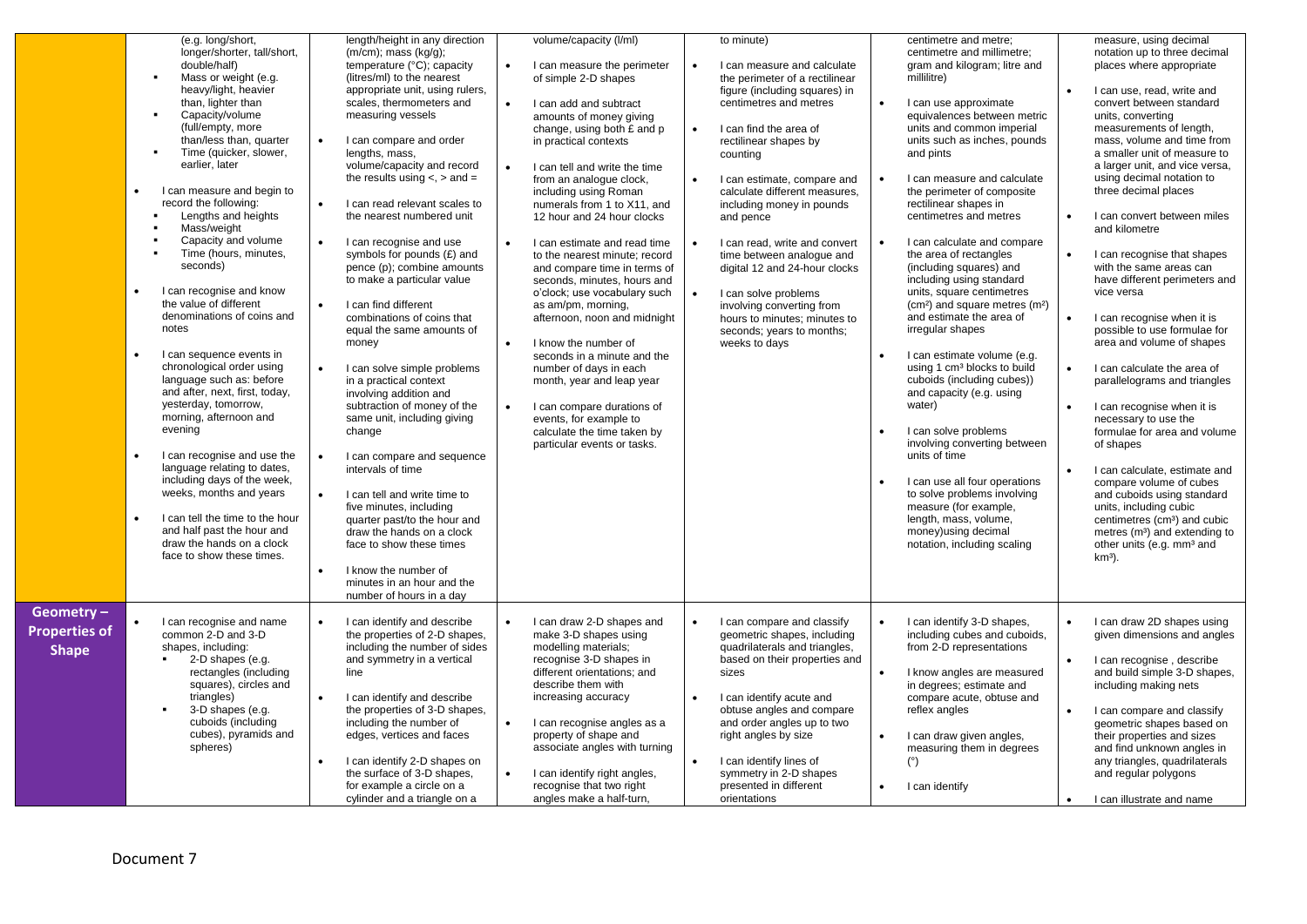|                                       |                                                                                                             | pyramid<br>I can compare and sort<br>common 2-D and 3-D shapes<br>and everyday objects                                                                                                                                                                                                                                                                                               | three make three-quarters of<br>a turn and four a complete<br>turn; identify whether angles<br>are greater than or less than<br>a right angle<br>I can identify horizontal,<br>$\bullet$<br>vertical, perpendicular and<br>parallel lines in relation to<br>other lines.                 | I can complete a simple<br>symmetric figure with respect<br>to a specific line of<br>symmetry.                                                                                                                                                                                                                              | Angles at a point and<br>one whole turn (total<br>$360^\circ$ )<br>Angles at a point on a<br>straight line and 1/2 a<br>turn (total 180°)<br>Other multiples of 90°<br>I can use the properties of a<br>rectangle to deduce related<br>facts and find missing<br>lengths and angles<br>I can distinguish between<br>regular and irregular<br>polygons based on reasoning<br>about equal sides and angles | parts of circles, including<br>radius, diameter and<br>circumference and know that<br>the diameter is twice the<br>radius<br>I can recognise angles where<br>$\bullet$<br>they meet at a point, are on a<br>straight line, or are vertically<br>opposite, and find missing<br>angles |
|---------------------------------------|-------------------------------------------------------------------------------------------------------------|--------------------------------------------------------------------------------------------------------------------------------------------------------------------------------------------------------------------------------------------------------------------------------------------------------------------------------------------------------------------------------------|------------------------------------------------------------------------------------------------------------------------------------------------------------------------------------------------------------------------------------------------------------------------------------------|-----------------------------------------------------------------------------------------------------------------------------------------------------------------------------------------------------------------------------------------------------------------------------------------------------------------------------|----------------------------------------------------------------------------------------------------------------------------------------------------------------------------------------------------------------------------------------------------------------------------------------------------------------------------------------------------------------------------------------------------------|--------------------------------------------------------------------------------------------------------------------------------------------------------------------------------------------------------------------------------------------------------------------------------------|
| Geometry<br><b>Position</b>           | I can describe position,<br>directions and movements,<br>including half, quarter and<br>three-quarter turns | $\bullet$<br>I can order and arrange<br>combinations of<br>mathematical objects in<br>patterns<br>I can use mathematical<br>$\bullet$<br>vocabulary to describe<br>position, direction and<br>movement, including<br>distinguishing between<br>rotation as a turn and in<br>terms of right angles for<br>quarter, half and three-<br>quarter turns (clockwise and<br>anti-clockwise) |                                                                                                                                                                                                                                                                                          | I can describe positions on a<br>2-D grid as coordinates in the<br>first quadrant<br>I can describe movement<br>$\bullet$<br>between positions as<br>translations of a given unit to<br>the left/right and up/down<br>I can plot specified points<br>and draw sides to complete a<br>given polygon.                         | I can identify, describe and<br>represent the position of a<br>shape following a reflection<br>or translation, using the<br>appropriate language, and<br>know that the shape has not<br>changed.                                                                                                                                                                                                         | I can describe positions on<br>$\bullet$<br>the full coordinate grid (all<br>four quadrants)<br>I can draw and translate<br>$\bullet$<br>simple shapes on the<br>coordinate plane, and reflect<br>them in the axes                                                                   |
| <b>Statistics</b>                     |                                                                                                             | I can interpret and construct<br>$\bullet$<br>simple pictograms, tally<br>charts, block diagrams and<br>simple tables<br>$\bullet$<br>I can ask and answer simple<br>questions by counting the<br>number of objects in each<br>category and sorting the<br>categories by quantity<br>I can ask and answer<br>$\bullet$<br>questions about totalling and<br>compare categorical data. | I can interpret and present<br>data using bar charts,<br>pictograms and tables<br>I can solve one-step and two-<br>$\bullet$<br>step questions such as 'How<br>many more?' and 'How many<br>fewer?' using information<br>presented in scaled bar<br>charts and pictograms and<br>tables. | I can interpret and present<br>$\bullet$<br>discrete and continuous data<br>using appropriate graphical<br>methods, including bar charts<br>and time graphs<br>I can solve comparison, sum<br>$\bullet$<br>and difference problems<br>using information presented<br>in bar charts, pictograms,<br>tables and other graphs. | I can solve comparison, sum<br>and difference problems<br>using information presented<br>in a line graph<br>I can complete, read and<br>$\bullet$<br>interpret information in<br>tables, including timetables                                                                                                                                                                                            | I can interpret and construct<br>$\bullet$<br>pie charts and line graphs<br>and use these to solve<br>problems<br>I can calculate and interpret<br>$\bullet$<br>the mean as an average                                                                                               |
| <b>Ratio and</b><br><b>Proportion</b> |                                                                                                             |                                                                                                                                                                                                                                                                                                                                                                                      |                                                                                                                                                                                                                                                                                          |                                                                                                                                                                                                                                                                                                                             |                                                                                                                                                                                                                                                                                                                                                                                                          | I can solve problems<br>involving the relative sizes of<br>two quantities where missing<br>values can be found by using<br>integer multiplication and                                                                                                                                |